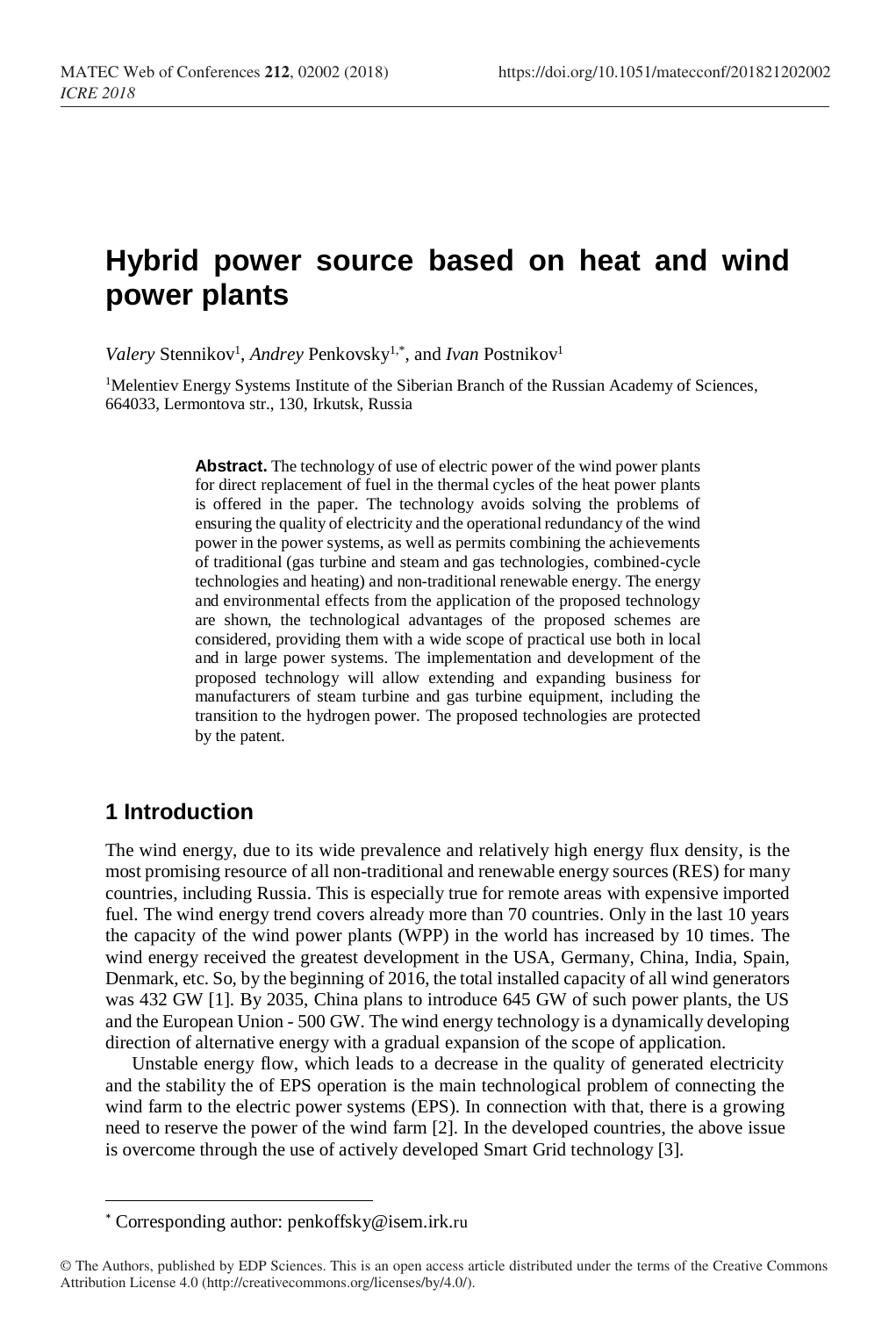Currently, the basis of the wind power (98% of the total capacity of the wind power park) is the wind farms, operating in parallel with the EPS. This is mainly due to the fact that to some extent it became possible to solve the technical problems of including wind farms for parallel operation with the power system. To exclude significant distortions in the highest harmonic components in the voltage curve, filter-compensating devices are used when using asynchronous generators or frequency converters at the wind farms. In the current of the synchronous generator, the highest harmonic components are practically absent. However, in the case of using the wind farms with synchronous generators, one should take into account the possibility of voltage oscillations in the adjacent network. These oscillations can be smoothened by the application of automatic excitation controllers at the wind farms.

The operation of the wind farm as a part of EPS is usually done without the use of expensive accumulating and reserving devices due to their low share in the total power system capacity. However, because of the high rates of development of the wind power and the increase in its share in the total capacity of power systems, the problem of accumulation of electricity becomes one of the most important [4].

The solution of these issues, judging by foreign sources of information [5, 6, 7], based on years of experience in the design and operation of the wind farms, involves significant difficulties and additional costs. The ways of overcoming them are, as a rule, individual for specific wind farms and depend on the ratio of the wind farm and power system, the connection of the wind farm with the power system, the type of installation, the category of electricity consumers in this power supply area, the wind speed changes typical for the locality, etc. The experience of Denmark, the country that has achieved the greatest success in the use of the wind energy (20% of the electricity consumed by the country, is generated at the wind farms), indicates that the problem of regulating the current and voltage of the wind farms is the main one [4, 8]. And this is despite the fact, that Denmark has strong electrical connections with Europe and is characterized by large power of the hydropower plants. The analysis of the situation with the wind farms shows that at present the wind farms are mostly widespread in the areas of the centralized power supply covered by large EPS, although it is most advisable to use them (as well as other RES) in local EPS with expensive electricity and fuel. In many respects this is due to the difficulties of using the wind farms in small EPSs.

Without taking into account the hot reserve in EPS, the total capacity of the wind farm in the power system can make up only 1-2% of the total installed capacity without noticeable violation of the operating mode, that is comparable to the natural constant power balance fluctuations in the power system [8, 9] (although their overlap with amplification of the amplitude of oscillations is possible). Thus, for large energy systems (for example, of the type of EPS in Europe, that is, more than 500 GW), this amount can be thousands of megawatts, which is quite enough at the present stage of the wind energy development. However, the massive introduction of the wind farms worsens the dynamic stability of the power system: stochastic fluctuations in the generated power due to the changes in wind speed are imposed on changes in the demand for electricity. These factors require a significant change in the power regulation of the wind farms, especially large marine groups.

With the use of the wind farms in EPS, there is also a problem associated with the automatic re-inclusion of lines connecting the wind farms with the power system [10, 11]. As practice shows, there is no proven technology that solves such problems in Russia. For example, the experiment conducted on the basis of the domestic wind farms ABE-250 and WTO-1250B showed that it is not expedient to use them on the criteria of the stability of work and the quality of electricity in the network that necessitates the development of a new type of the wind farms [12]. The situation is complicated by the fact that the regions of Russia that are promising for the development of wind energy are related, as a rule, to the areas of decentralized electricity supply. These areas have the greatest wind energy potential.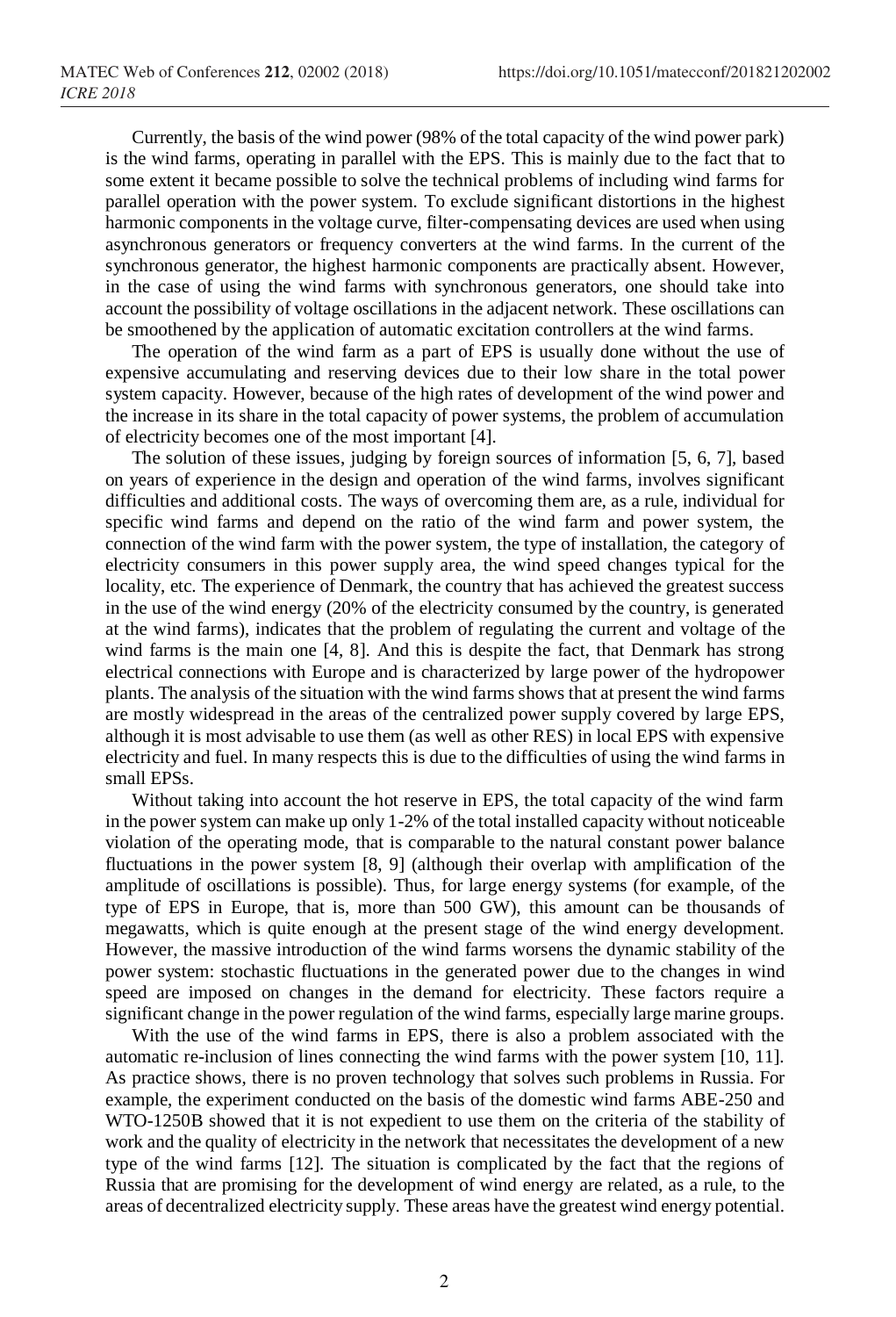The comparative analysis shows that power systems, which have a significant potential for using the wind farms in Russia, are small and often based on one or more small diesel power plants. In such EPSs, the quality of electricity, as a rule, is also low even without wind farms, and they do not have the ability to damp additional power fluctuations in the power system, which places high demands for generating sources, including the stability of the power output and the quality of electricity. Connecting even small wind farms to them requires the presence of parallel introduction of highly maneuverable duplicating capacities - diesel power plants or gas turbine plants, since there are practically no hydroelectric power stations in these areas, and, as a rule, there are no energy accumulators.

The technology of the wind energy use is mainly oriented at EPS, and until now it has not been considered for the heat supply systems (HSS). At the same time, this technology is no less relevant for HSS, which are the largest consumers of fuel, especially in Russia. Heat supply is the most fuel-intensive branch of the fuel and energy complex in Russia: more than 45% of the total consumption of fossil fuels is spent on its purpose, and the production of heat energy is 2 times higher than the production of electricity. The electrical and heat supply systems are deeply integrated. In addition, the most efficient for the climatic conditions of Russia heating (cogeneration) technology is used in the heat supply sector that provides significant savings of the organic fuels, obtained in the process of the combined production of thermal and electric energy at the cogeneration plants (CHPs).

# **2 Technological schemes of joint operation of CHP and WPP**

The main idea of the proposed technological scheme is to unite in a single energy complex the wind farm with CHP running on the organic fuel, taking into account the peculiarities of power generation at the wind farm. Unlike the traditional scheme, it is proposed not to include the wind farms directly into the EPS network, but to use their electric power for direct replacement of fuel in the cycles of the thermal power plants of CHP. This approach was proposed by the team of authors within the framework of the patent for the invention [13]. In addition, the experience of development of the solar-fuel gas turbine plant [14, 15] can also be used in the proposed combined technology.

The schematic diagram of the integrated power supply complex implementing this technology on the basis of the steam turbine CHP (STU-CHP) and WPP is shown on the Figure 1. a) a Distinctive feature of this scheme is that additional steam overheating after the superheater of the steam boiler 1 is carried out by means of a thermal electric heater (PETN) 2, powered by an electric generator of WPP 7. After that, the superheated steam, by further expansion, performs mechanical work in turbine 3, driving the generator and generating electricity. Heat energy is supplied to consumers through the mains heater 21.

At the calculated wind speed, the developed WPP power is sufficient to ensure that PETN 2 provides that the steam is overheated to the required temperature. At the same time, PETN 2 is located in the base part of the power consumption of the wind farm, and the excess (in excess of the power of the heater) electric power of the wind farm is directed to the power supply of PETN 10, which warms the network water in front of the boiler house 11, reducing fuel consumption in its boiler. With insufficient (weak) wind strength, when the power developed by WPP becomes less than the power needed to overheat the steam in PETN, it switches to the backup power from the additional power source 9 with the help of the switch 8. This ensures a steady (stable) operation of both PETN 2 and STP in general, and their maximum efficiency, reliability and durability are achieved. Here, the experience of developing a solar-fuel GTP can be applied [5].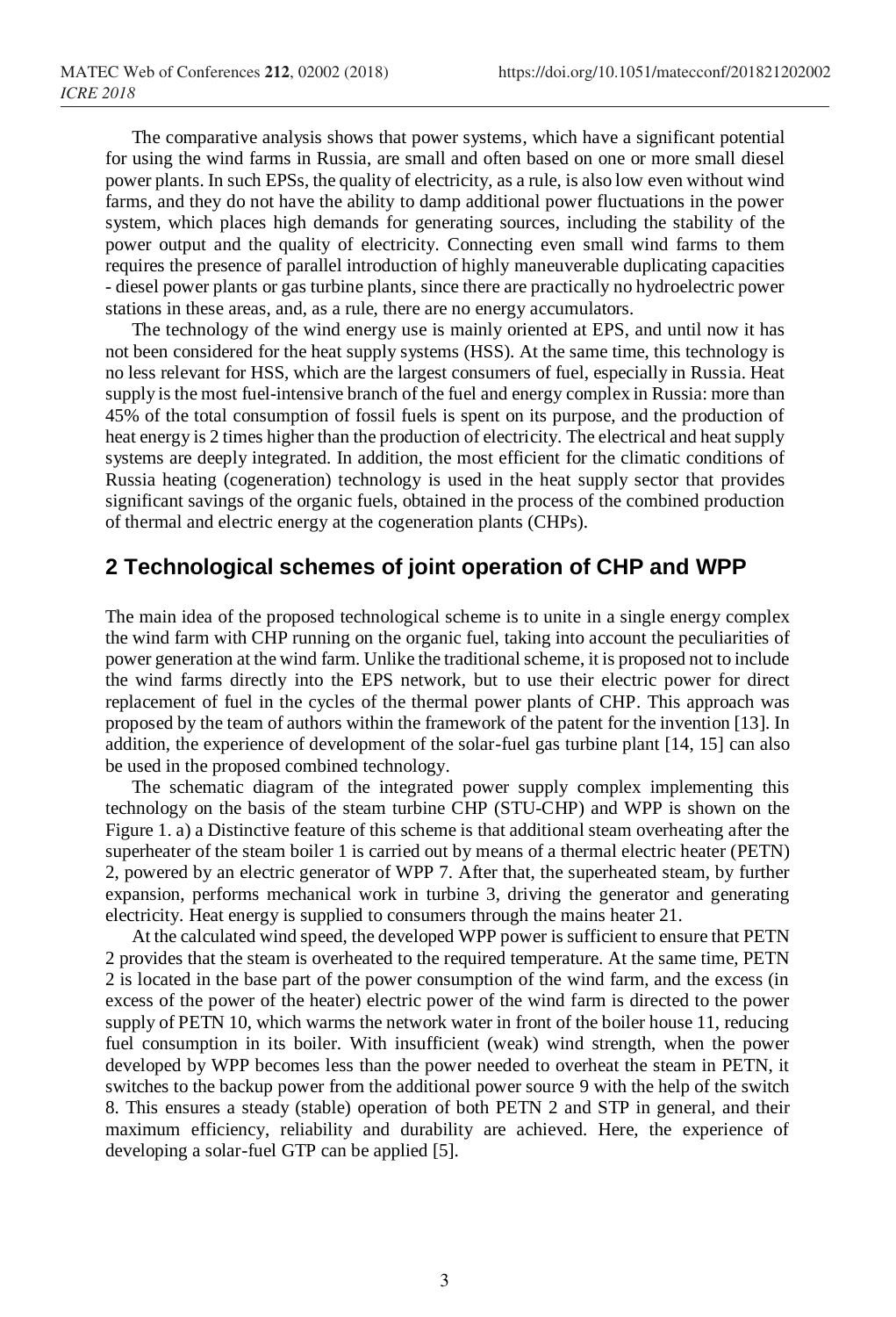

**Fig. 1.** Schematic diagrams of the power supply systems based on CCGT-CHP and WPP (a) and CCGT-CHP and WPP (b): 1 - steam boiler; 2 - PETN of CCGT; 3 - steam turbine; 4 - generator of CCGT; 5 turbine condenser; 6 - feeding pump; 7 - wind farm (WPP); 8-switch of the heater of the STP; 9 - reserve source of electricity; 10 - PETN of the network water; 11 - boiler house; 12-switch of PETN of GTP; 13-ballast switch; 14 - compressor of GTP; 15 - gas turbine; 16 - generator of GTP; 17 – PETN of GTP; 18 - combustion chamber of GTP; 19-boiler-utilizer; 20 - ballast loading; 21 - network heater.

As a reserve source of electricity, electric power accumulators (EPA) in the form of batteries and condenser batteries, flywheel, pumped storage, pneumatic EPA, fuel cells on accumulated hydrogen and other possible electric power accumulators, and power plants on organic fuel - internal combustion engines, diesel, gas turbine, CCGT unit, fuel cells on natural gas, liquid fuel, etc. can be used. To smooth the sharp fluctuations in the energy source power, small capacity batteries of capacitive or inductive type can be set at the entrance of PETN.

In order to achieve maximum reliability of the power supply of PETN 2 (hence, the work of the whole STP-CHPP), it is planned to pre-emptively switch it to the power from a backup source 9, which is calculated on the basis of statistical data of operating modes of a particular wind farm and meteorological forecasts. For example, such switching can be carried out in the case when the power of the wind farm becomes only 5-10% higher than the required power of PETN 2. This is necessary in order to exclude the situation of insufficient power of the wind farm for the power supply to the heaters of the STP because of the instability of the wind, its sharp (within a fraction of a second) fluctuations within 5-10% of the required value. Provision is also made for the reverse process of switching the PETN 2 to the power from the wind farm upon reaching its power level by 10% of the power of PETN 2.

The Figure b shows the scheme of the power supply complex that implements the integrated technology in the combined-cycle power plant (CCGT-CHPP) and the wind farm. The technological scheme provides for the preliminary start-up and the preparation for the operation of the backup source of electricity 9, for which, before switching to the power supply of PETN of the STP 2, it is switched on to the ballast load 20. And only when the backup power source acquires the nominal power and enters the stationary mode, it is switched from the ballast load on PETN of the STP 2. During the output to the nominal mode, the backup power source 9 is switched to the ballast load 20 by the switch 13. Upon reaching the stationary mode, the source 9 switches off from the load 20 by the switch 13, and at the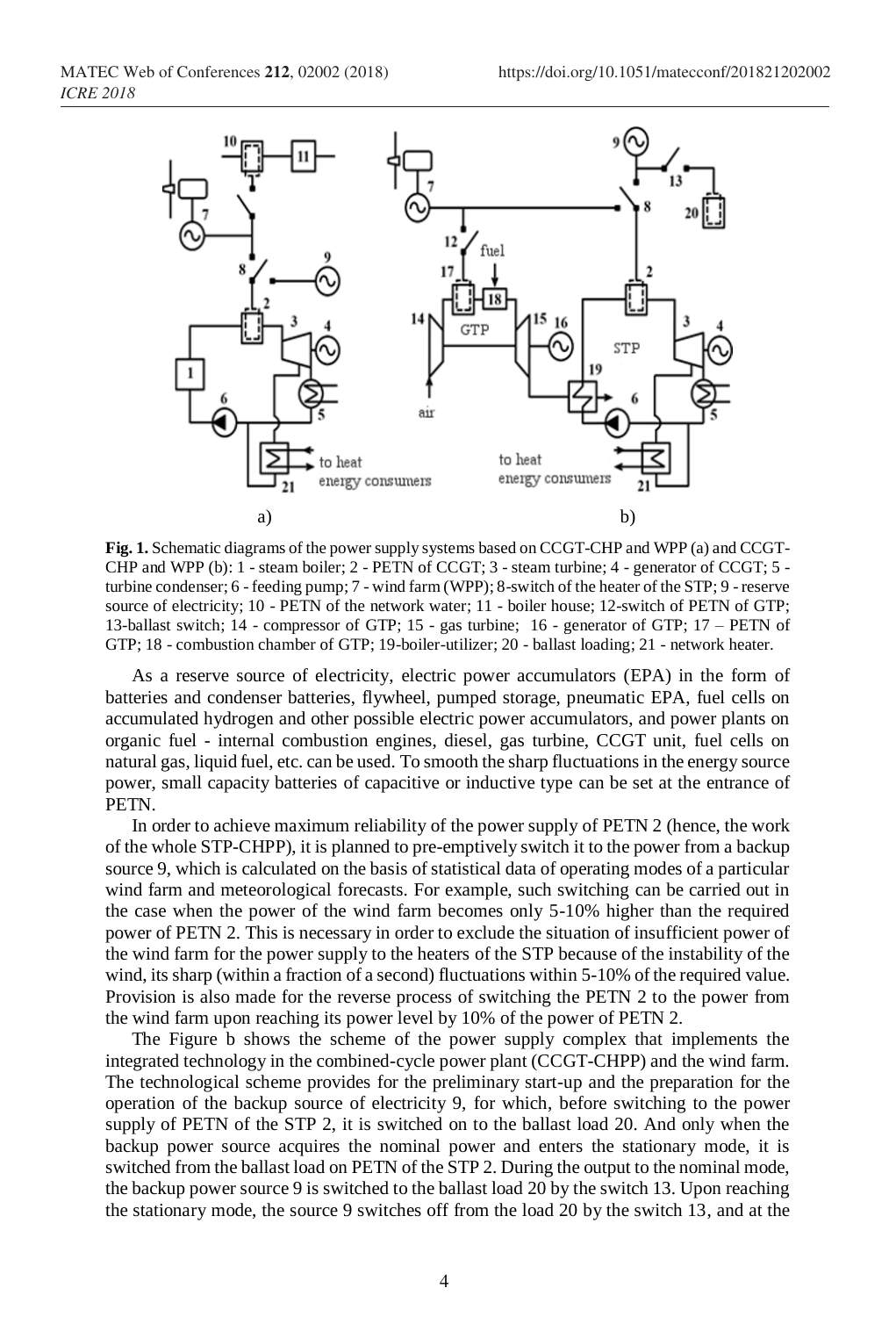same time by the switch 8 it switches to the power supply of PETN 2. This allows excluding the influence of the inertia of the backup source on the provision of PETN 2 with the required amount of electricity. The ballast load can be made in the form of PETN that heats the water in the heat network.

# **3. The enlarged analysis of the effectiveness and advantages of the proposed technologies**

The enlarged technical and economic assessment of the use of the wind farms with a capacity of 500 kW for direct fuel replacement in the CCGT-CHP cycle in the coastal regions of the North-West of Russia is shown in the Table 1. It advises that, with the existing economic indicators, the use of the wind farms is economically viable. At the same time, in severe climatic conditions, specific requirements are imposed on the mechanisms; therefore, there may be some rise in price of the wind farms due to "the northern option" with the use of special materials to ensure its reliable operation at low temperatures. It is even possible to develop a special design of WPP to reduce dynamic loads on the plant elements and the influence of cold brittleness of materials on the reliability of the plant.

| Indicator, unit.                                         | Value |
|----------------------------------------------------------|-------|
| Capacity of WPP, kW                                      | 500   |
| Warranty period, years                                   | 25    |
| Cost of equipment, \$ thousand                           | 495   |
| Cost of construction and installation works, \$ thousand | 140   |
| Additional costs (PETN, power lines, etc.), %            | 10    |
| Installed capacity utilization ratio, %                  | 45    |
| Savings of diesel fuel, t/year                           | 467.5 |
| Cost of diesel fuel, \$ thousand/t                       | 0.4   |
| Reduction of CO <sub>2</sub> emissions, t/year           | 1496* |
| Cost of fuel saved, \$ thousand/year                     | 187   |
| Depreciation costs, \$ thousand/year                     | 71.7  |
| Operating costs, \$ thousand/year                        | 2.0   |
| Growth of balance sheet profit, \$ thousand/year         | 113.5 |
| Increase in net income, \$ thousand/year                 | 73,8  |
| Simple rate of return, %                                 | 103   |
| Simple payback period, years                             | 4,8   |

**Table 1.** Formatting sections and subsections.

\*calculated on the basis of "Specific  $CO_2$  emission kg $_{CO2}/kg_{fuel}$ " for diesel fuel [16].

The main effect of this integrated technology is a fuel economy, and therefore  $CO<sub>2</sub>$ emission reduction. However, the proposed integrated schemes of CHP+WPP have many other advantages, among which the following can be distinguished:

1. EPS is guaranteed to receive high-quality electricity from the generators of STU-CHP or CCGT-CHP regardless of changes in the wind power. At the same time, there is no reduction in the quality of electricity in the network, also because of the transients when the wind farm is turned on/off.

2. There is no need for parallel additional maneuverable power covering the base loads. This often leads to a corresponding waste of fuel, which can block the fuel savings from the use of WPP. The units used in the CCGT+WPP complex can participate in covering both the base and maneuvering load, working with high fuel efficiency.

3. Instead of a number of wind power plants included in the EPS and reducing its stability,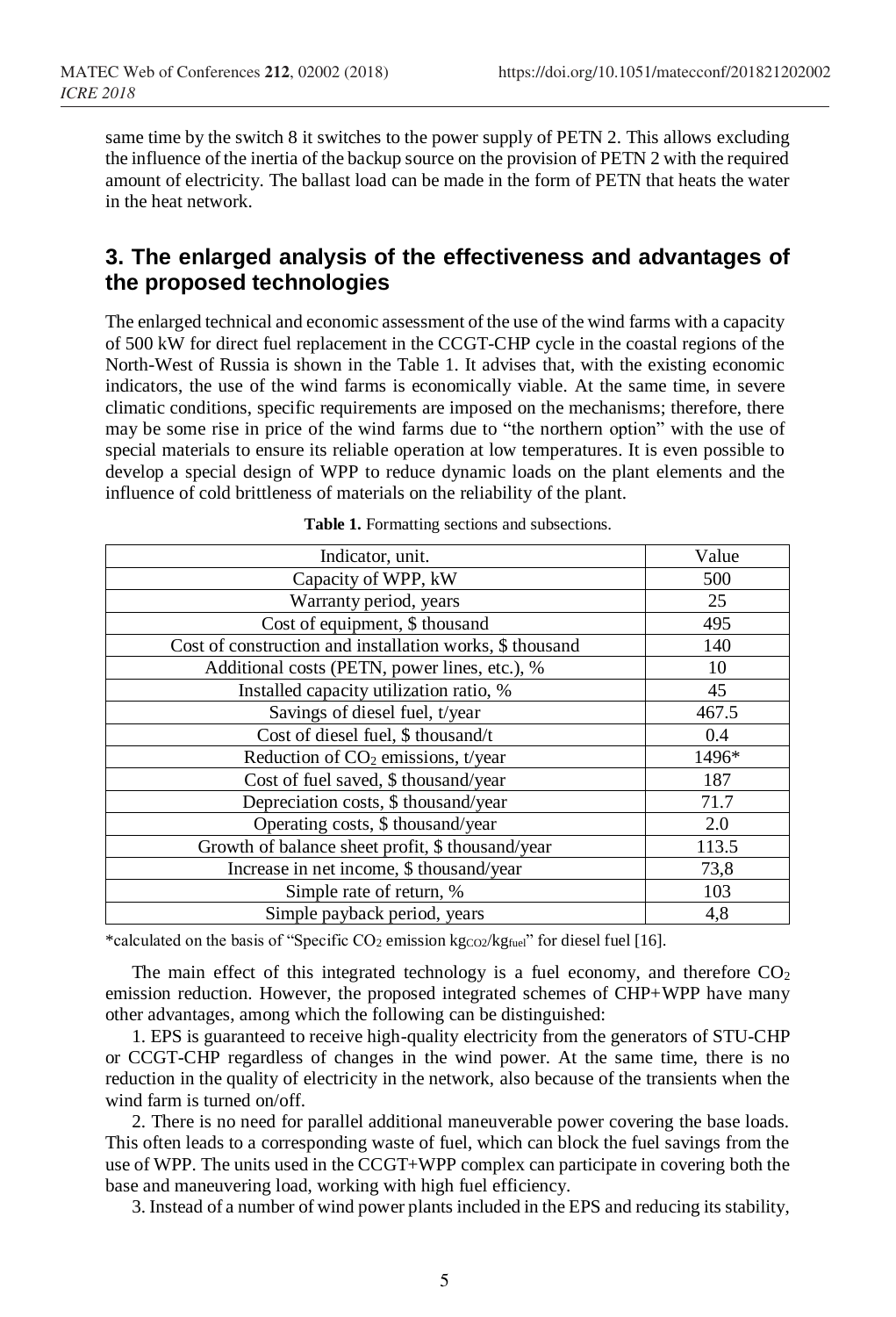a relatively large CHP plant appears that increases this stability.

4. The use of WPP for heat supply allows compensating the increased heat loss in strong winds, providing, in the most windy periods, peak energy production for heating, because the wind, as it is known, is the second after the outside air temperature climatic parameter that determines the volume of heat consumption.

5. There is a possibility of implementation of the energy production of many wind farms on one or several CCGT-CHP by a local electric network with a gradual increase of the capacity of the wind farms and consumers of the unstabilized electricity.

6. The inclusion of WPP in the electrical network via a STU-CHP and CCGT-CHP allows avoiding the problems of ensuring power quality and operational reserve of the WPP capacity in EPS.

7. Wind power can be used in the combined heat and power generation plants of high quality and a wide range of power, including small CHP. Herewith, many technological restrictions on the use of WPP are removed [17]. In particular, the capacity of WPP can exceed the total capacity of power plants and boilers in power supply systems. The development of wind power is becoming independent of the technical requirements of the EPS, the owners of WPP and the operators of power networks have no direct points of contact, and the commercial efficiency of WPP will depend to a minimum on the system restrictions, tariffs and modes of operation of EPS.

8. The implementation of the proposed technological schemes allows explicitly assessing the real energy and economic effect of the use of WPP. When WPP is directly connected to a centralized power network that is most often implemented in practice, the impact of WPP on the efficiency of EPS is difficult to assess, since in this case the efficiency is assessed at the level of the power system as a whole.

9. The electric networks connecting the CHP+WPP complexes with EPS and the electricity consumers are used more efficiently with the line load factor of up to 100% instead of 30-35% in the case of direct supply from WPP, since the CHP+WPP complex produces a stable flow of electricity of the required quantity and quality.

#### **Conclusions**

The proposed integrated scheme of power supply on the basis of CHP and WPP allow combining achievements of traditional (steam turbine and steam gas) and renewable energy, and not to oppose them to each other, as it is usually done in practice, when WPP has to compete with fuel-efficient CCGT-CHP. The use of the integrated systems such as CCGT+WPP removes the issue of competition of these technologies, and the synergetic effect of their integration only increases. Substitution, for example, 50% of the fuel used in CCGT-CHP with the unstabilized electricity of WPP is more favorable in the respect energetics than two-fold increase in the efficiency of the gas turbine part of the CCGT-CHP, because the same fuel consumption of thermal and electrical capacity of CCGT+WPP will be higher.

High-quality fuel at its current cost for the European consumers at the level of 9-15 \$ / GJ can be replaced by WPP electricity at the cost of 3-5 cents/kWh. Electricity of modern WPP costs 3-6 cents / kWh, therefore, taking into account the above factors, the potential cost of WPP reduction, it seems that the economic efficiency of the wind energy use under the scheme of CCGT+WPP is already achievable at the present time, and it will increase with the expansion of the efficiency zone as the cost of fuel goes up, as well as with improving the WPP technology and increasing the scale of their use.

In view of the significant potential of future development of the wind power, WPP will force highly economical basic CHP to move to maneuvering mode of work with a corresponding reduction of their fuel efficiency, since any accumulation of electricity will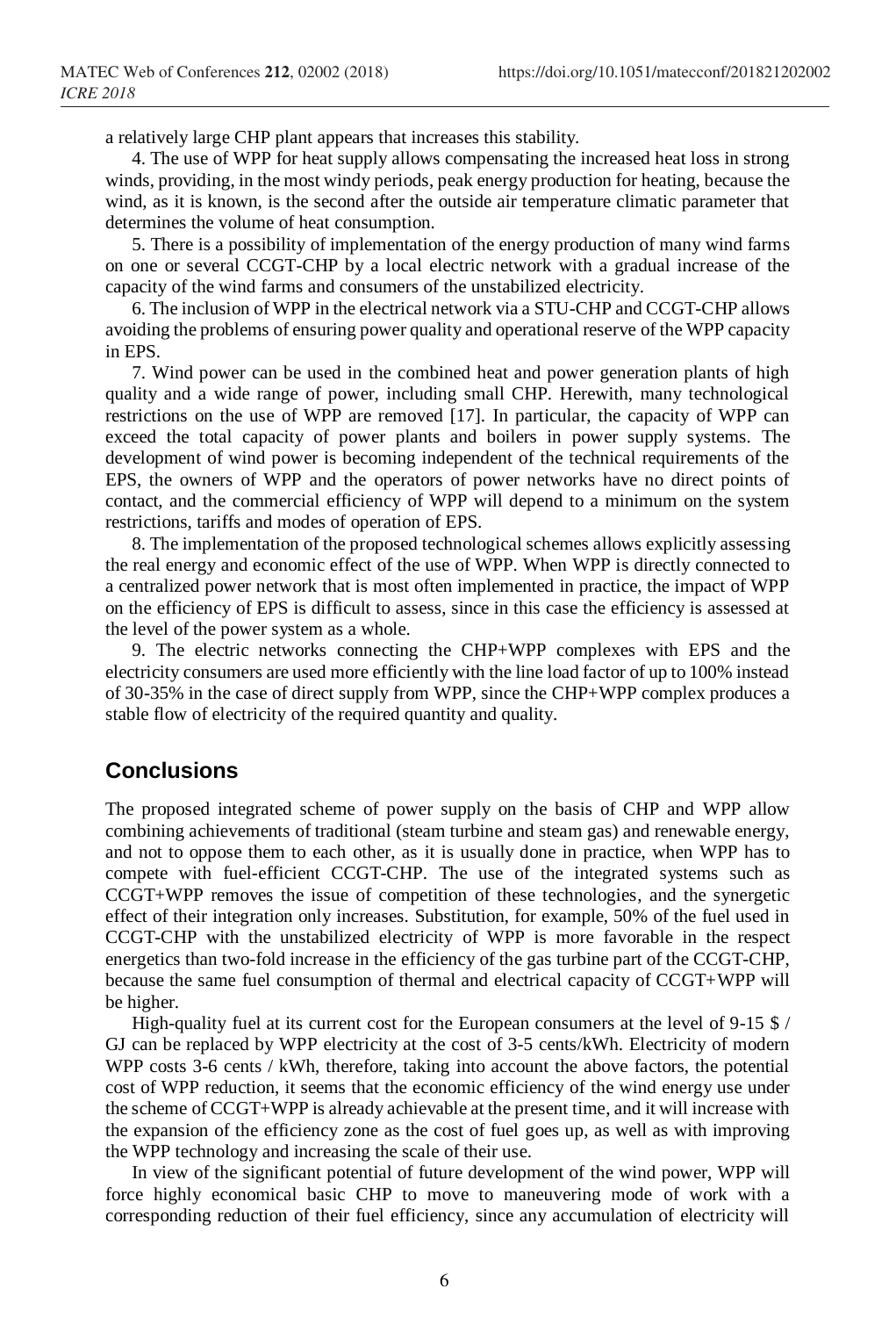lead to an increase in costs, and in the annual context it is almost impossible. In this regard, the proposed technology of CHP+WPP represents a real alternative to the existing power supply schemes [18], and its implementation will significantly expand the scope of the wind farm application, increase competitiveness and contribute to reducing investment and operating costs for their construction and exploitation.

The proposed technology can be integrated into any structure of generating capacity and can be implemented on the basis of the Russian equipment. The most promising direction is the use of the proposed schemes in the autonomous power supply systems. The attractiveness of the power generation complexes of the CHP+WPP type increases in connection with the apparent trend of expanding use of distributed energy sources on the basis of small CHP and local RES, as well as the inevitability of transition of the global energetics to RES with the transmission of large amounts of electricity of WPPs from the Arctic to the industrialized areas [19, 20].

In Russia, the integrated power supply schemes based on CHP and WPP are focused primarily on the use in the autonomous power systems of the Far East and the Far North, formed on the basis of local networks of unstabilized electricity and combining WPP, CCGT-CHP and boilers. In these systems, they have a real opportunity to maximally displace the organic fuel with the wind energy. In this regard, the proposed technology is intended primarily for the creation of power complexes on the basis of small CHP (with a capacity of not more than 25 MW). With introduction of the CHP+WPP technology, the reliability and security of the energy supply to remote areas will increase due to the guaranteed minimum of energy supply to the population, even with possible fuel shortages.

At the same time, for large CHPs the proposed technology is no less promising with a reasonable optimal ratio of the capacities of CHP and WPP, taking into account the modes of electric and thermal energy supply. As the practice of operation of such power complexes develops, they will have good prospects for use in large power systems, especially in view of the increasing cost of fuel and improvement of technical and economic indicators of the WPP application.

Implementation and development of the proposed technology will contribute to the development of the CCGT producers, including the transition to hydrogen energy. The proposed technology will ensure sustainable development of energetics and economics on the basis of an optimal balance of expensive and scarce traditional fuels, and RES technologies that are getting cheaper, combined with increasing environmental friendliness and availability of energy [21].

*The research has been done within the framework of the research project III.17.4.1 of the SB RAS Program of Basic Research, reg. No. AAAA-A17-117030310432-9.*

# **References**

- 1. Global Wind Energy Council, *Global wind statistics 2015* (http://www.gwec.net/wpcontent/uploads/vip/GWEC-PRstats-2015\_LR.pdf, 2015)
- 2. J. Vanzetta, Energy Abroad Aupplement to the "Energetik" magazine,**1**, 2-14 (2016)
- 3. H. K. Meden, Energy: Economics, Technology, Ecology, **4**, 2-8 (2004)
- 4. RZ Energetika, *Concept of renewable energy in the new lands of Germany* (1991)
- 5. RZ Energetika, *Joining the wind farm to the power grid (Denmark)* (1991)
- 6. RZ Energetika, *Parallel work of wind power plants with power system* (1984)
- 7. J. G. Slootweg and W.L. Kling, IEEE Power&Energy, **6**, 26-33, (2003)
- 8. VA Light, Energy and Electrification, **4**, 16-18, (1985)